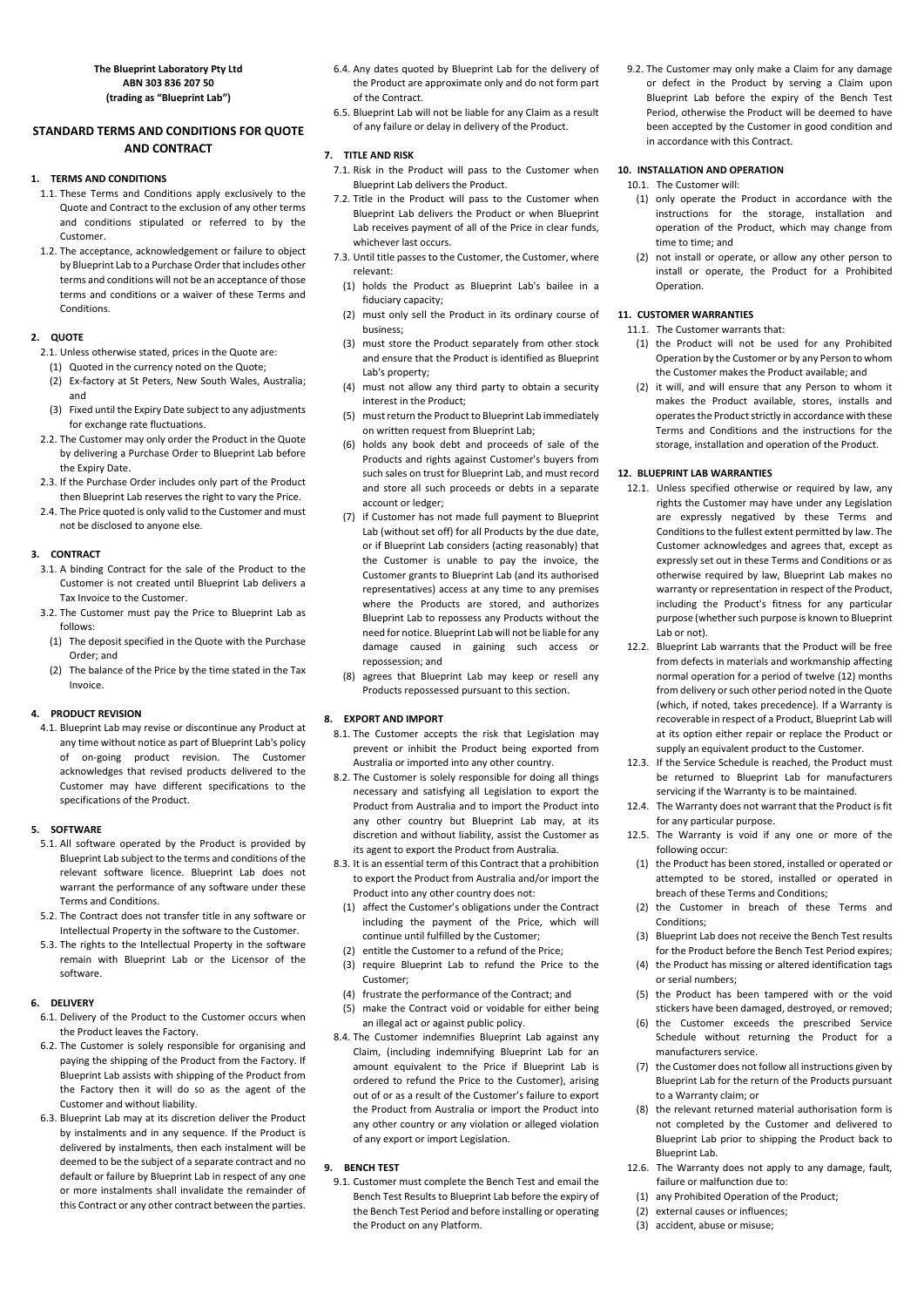- (4) problems with atmospheric conditions;
- (5) failure to perform required preventive maintenance;
- (6) normal wear and tear;
- (7) act of God, fire, flood, war, act of violence or any similar occurrence;
- (8) any attempt by any Person other than Blueprint Lab personnel or its duly authorised representative to service, adjust, repair or support the Product; or
- (9) the use of parts, components, modules or software not supplied by Blueprint Lab.
- 12.7. The Warranty is given in place of all warranties, conditions, terms, undertakings and obligations implied by Legislation, common law, trade usage, course of dealing or otherwise including warranties or conditions of merchantability, fitness for purpose, satisfactory quality and/or compliance with description.
- 12.8. The Warranty does not cover any items that are in one or more of the following categories: software, third party products, devices external to the Product, or anything added to the Product after it was delivered to the Customer including anything added through Blueprint Lab's Custom Integration Services that were not installed by Blueprint Lab or its authorised agent.
- 12.9. If Blueprint Lab accepts a Claim and repairs or replaces the Product or any part of the Product in accordance with the Warranty Blueprint Lab will reimburse the Customer, the reasonable shipping charges incurred by the Customer returning the Product to Blueprint Lab upon production of appropriate invoices.
- 12.10. The Customer agrees that to the extent permitted by law it will first make a claim against any warranty given by a third party manufacturer for any third party product in the Product before making a Claim against Blueprint Lab.

#### **13. SERVICE AND TECHNICAL SUPPORT**

- 13.1. Blueprint Lab will provide general service and technical support to the Customer in accordance with its service and technical support policies applying from time to time to the Product.
- 13.2. If the Quote includes optional services and support then Blueprint Lab will provide the optional services and support to Customer in accordance with the terms and conditions of the optional service contract between Blueprint Lab and Customer.
- 13.3. Blueprint Lab may, at its discretion, revise its service and technical support policies and the optional service contract without notice to the Customer.
- 13.4. Blueprint Lab will not provide service or support until it has received payment of the Price for the Product and the Customer has signed and returned the relevant optional service contract.

#### **14. RESALE**

- 14.1. The Customer must not sell, lease, transfer or otherwise make available a Product to any Person using any representation or warranty inconsistent with these Terms and Conditions, or to any Person who will or may operate the Product contrary to these Terms and Conditions.
- 14.2. Without limiting clause 16.1, the Customer will

ensure and procure that any Person to whom the Customer sells, leases, transfers or otherwise makes a Product available, agrees to use the Product in a manner that is not inconsistent with these Terms and Conditions.

### **15. ORDER CANCELLATION**

- 15.1. Cancellation of an order must be provided in writing via email.
- 15.2. Any refund of the initial deposit, or a portion thereof, will be processed in accordance with the following brackets:
- (1) For cancellation within two weeks from the date of purchase order: a full refund of the deposit.
- (2) For cancellation within four weeks from the date of purchase order: a refund of 80% of the deposit.
- (3) For cancellation within six weeks from the date of purchase order: a refund of 50% of the deposit.
- (4) For cancellation after six weeks from the date of purchase order: no refund of deposit.

### **16. CLAIMS**

- 16.1. To the fullest extent permitted by applicable law, Blueprint Lab will not be liable for any Claim except those permitted by these Terms and Conditions.
- 16.2. Any Claim must be in writing with full particulars of the Claim.
- 16.3. To the fullest extent permitted by law, Blueprint Lab's total liability for a Claim is limited to the lesser of (i) the Price paid for the Product; or (ii) the cost of repair of the Product; or (iii) replacement of the Product. Blueprint Lab's liability will, in any case, be reduced to the extent to which a Claim arises out of, or is contributed to by, the acts or omissions of Customer, any person for whose acts or omissions Customer is liable and any third party.
- 16.4. If the Customer makes a Claim under Warranty then the Customer will prepay all shipping charges and transport insurance charges and accept the risk of loss or damage during shipment to Blueprint Lab and during shipment from Blueprint Lab to the Customer.
- 16.5. The Customer indemnifies Blueprint Lab and keeps Blueprint Lab fully and effectively indemnified against any Claim arising out of or in connection with the installation, operation or use of a Product caused by any negligent act, omission, wilful misconduct or breach of these Terms and Conditions, by the Customer, its employees, agents or sub‐contractors or any person for whose acts or omissions Customer is liable.
- 16.6. To the fullest extent permitted by law, Blueprint Lab will not be liable to the Customer for any Claim arising out of or in connection with the purchase, installation, operation or performance of the Product, even if Blueprint Lab has been advised of their possibility, which includes a Claim for incidental, indirect, special or consequential damages, loss of opportunity, loss of revenue, loss of profit or anticipated profit, loss of business, loss of contracts, loss of goodwill, loss arising out of business interruption, injury or loss of life, or loss arising out of or in connection with pollution or contamination or loss of data.
- 16.7. To the fullest extent permitted by law, Blueprint Lab will not be liable to the Customer for any Claim associated with:
- (1) any negligent act or omission of Blueprint Lab, its employees and agents;
- (2) the inability of the Customer to export the Product from Australia or import the Product into any country;
- (3) shipping of the Product from the Factory to the Customer;
- (4) any Legislation preventing or restricting the storage, installation or operation of the Product;
- (5) the storage, installation or operation of the Product in breach of these Terms and Conditions;
- (6) any Prohibited Operation of the Product; (7) any external causes or influences;
- 

(8) any accident, abuse or misuse;

(9) any problems with atmospheric conditions;

(10) any error or omission in the instructions for the storage, installation or operation of the Product; (11) any failure of the Product to operate or perform in accordance with its specifications;

(12) any failure of the Customer to undertake preventive maintenance;

(13) any normal wear and tear;

(14) any act of God, fire, flood, war, act of violence or any similar occurrence;

(15) any data or software that is lost, corrupted, deleted or altered from any cause whatsoever;

(16) any attempt by any Person other than Blueprint Lab personnel or its duly authorised representative to service, adjust, repair or support the Product;

- (17) any use of third party parts, components, modules or software and the use of which contributes to the Claim;
- (18) any failure to follow instructions or directions regarding the installation or operation of the Product; or
- (19) any representation or recommendation regarding a third party product or its performance.
- 16.8. To the fullest extent permitted by law, any typographical, clerical or other error or omission in the Quote, Purchase Order, Acceptance, Contract or Tax Invoice, sales literature, instructions for the installation or operation of the Product, or other documents or information issued by Blueprint Lab may be corrected by Blueprint Lab without incurring any liability for a Claim.
- 16.9. The following clauses apply where a Product is subject to the Australian Consumer Law and the Customer falls within the definition of a "consumer" under the Australian Consumer Law:
- (1) The Warranty is in addition to the rights and remedies (including any applicable consumer guarantees) available to the Customer under the Australian Consumer Law. Nothing in these Terms and Conditions affects any of Customer's rights and remedies under the Australian Consumer Law.
- (2) Blueprint Lab acknowledges the following statement (where a reference to "our" means Blueprint Lab, "you" means the Customer and "goods" means the Product): Our goods come with guarantees that cannot be excluded under the Australian Consumer Law. You are entitled to a replacement or refund for a major failure and for compensation for any other reasonably foreseeable loss or damage. You are also entitled to have the goods repaired or replaced if the goods fail to be of acceptable quality and the failure does not amount to a major failure.

#### **17. VIS MAJOR**

17.1. Neither party shall be liable for any delay in performing any of its obligations under these Terms and Conditions if such delay is caused by circumstances beyond the reasonable control of the party so delaying, and such party shall be entitled to a reasonable extension of time for the performance of such obligations.

#### **18. GOVERNING LAW**

18.1. These Terms and Conditions shall be governed by and construed in accordance with the laws of New South Wales, and shall be subject to the exclusive jurisdiction of the courts of New South Wales.

#### **19. GENERAL**

- 19.1. The Customer cannot assign or otherwise transfer any of its rights and obligations whether in whole or in part, without the prior written consent of Blueprint Lab.
- 19.2. If any provision of these Terms and Conditions is held by any competent authority to be invalid or unenforceable in whole or in part, then such provision will be deleted and these Terms and Conditions will be construed as if such provision had never been included in these Terms and Conditions

and the validity of the other provisions of these Terms and Conditions and the remainder of the provisions in question shall not be affected thereby.

19.3. No failure or delay on Blueprint Lab's part in exercising any power or right under any Contract operates as a waiver, nor does any single or partial exercise of any power or right preclude any other or further exercise of a power or right, or the exercise of any other power or right.

#### **20. DEFINITIONS**

- 20.1. **Acceptance** means the acceptance by Blueprint Lab of a Purchase Order by delivery of a Tax Invoice to the Customer.
- 20.2. **Australian Consumer Law** means the laws set out in Schedule 2 of the Competition and Consumer Act 2010 (Cth).